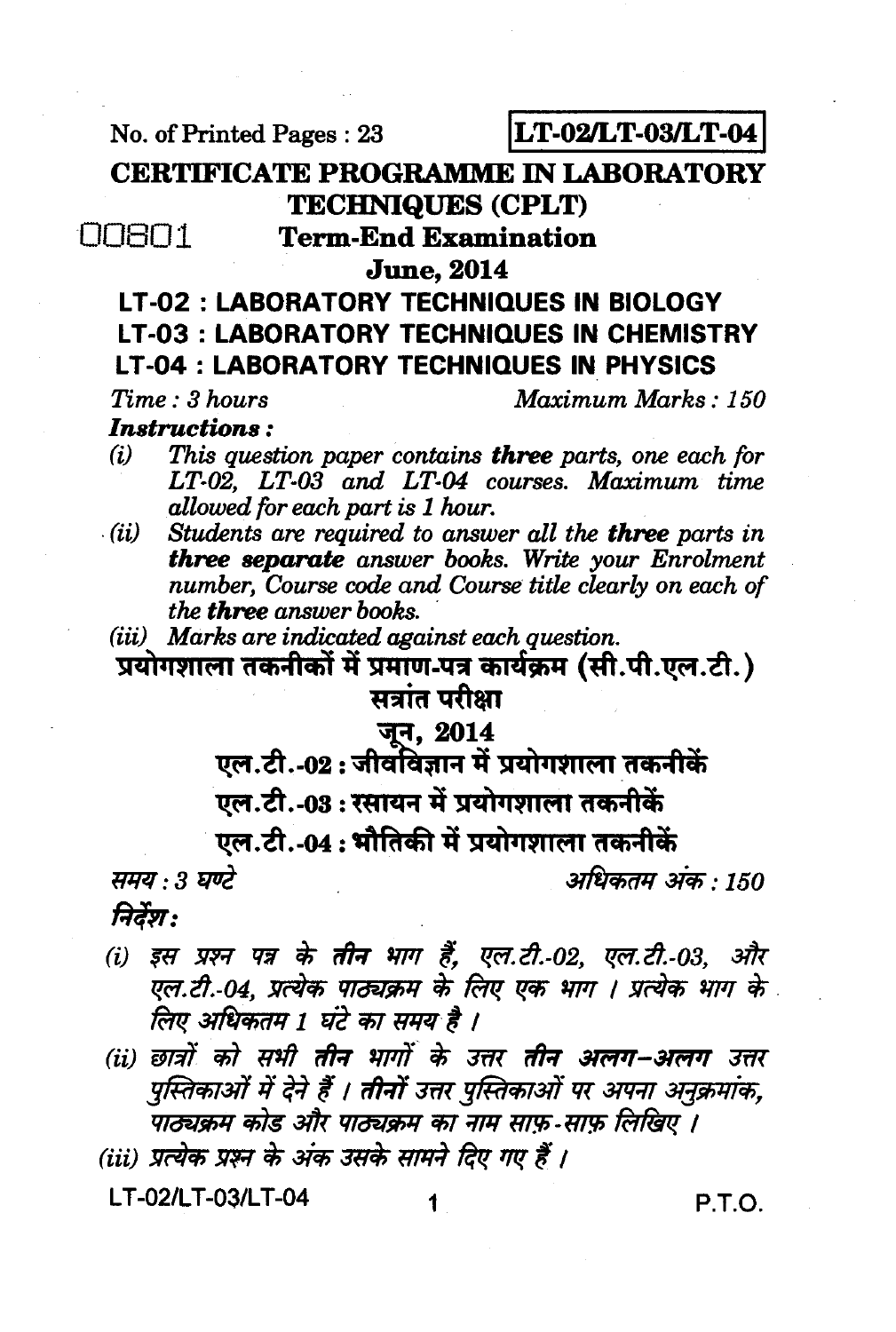## **CERTIFICATE PROGRAMME IN LABORATORY TECHNIQUES (CPLT) Term-End Examination June, 2014**

## **LT-02 : LABORATORY TECHNIQUES IN BIOLOGY**

*Time : 1 hour Maximum Marks : 50* 

*Note : All questions are compulsory.* 

| 1. | (a) | Match the items given in Column A with<br>2<br>those in Column B:                                                                                                                                                                    |  |
|----|-----|--------------------------------------------------------------------------------------------------------------------------------------------------------------------------------------------------------------------------------------|--|
|    |     | Column B<br>Column A                                                                                                                                                                                                                 |  |
|    |     | (i) Leibig condenser (a) Jointed appendages                                                                                                                                                                                          |  |
|    |     | (b) Fishes<br>(ii) Pteridophyta                                                                                                                                                                                                      |  |
|    |     | $(c)$ Fern<br>(iii) Arthropoda                                                                                                                                                                                                       |  |
|    |     | (d) Distilling Unit<br>(iv) Aquarium                                                                                                                                                                                                 |  |
|    | (b) | $1 \times 3 = 3$<br>Fill in the blanks:                                                                                                                                                                                              |  |
|    |     | For fresh tissues, the main aim of<br>(i)<br>fixation is to kill tissues rapidly by<br>$precript{cipitating}$ .<br>The technology used for keeping a room<br>(ii)<br>free of all microbes carrying particles is<br>known as $\_\_$ . |  |
|    |     |                                                                                                                                                                                                                                      |  |
|    |     | (iii) A container that houses amphibians<br>and reptiles is known as _________.                                                                                                                                                      |  |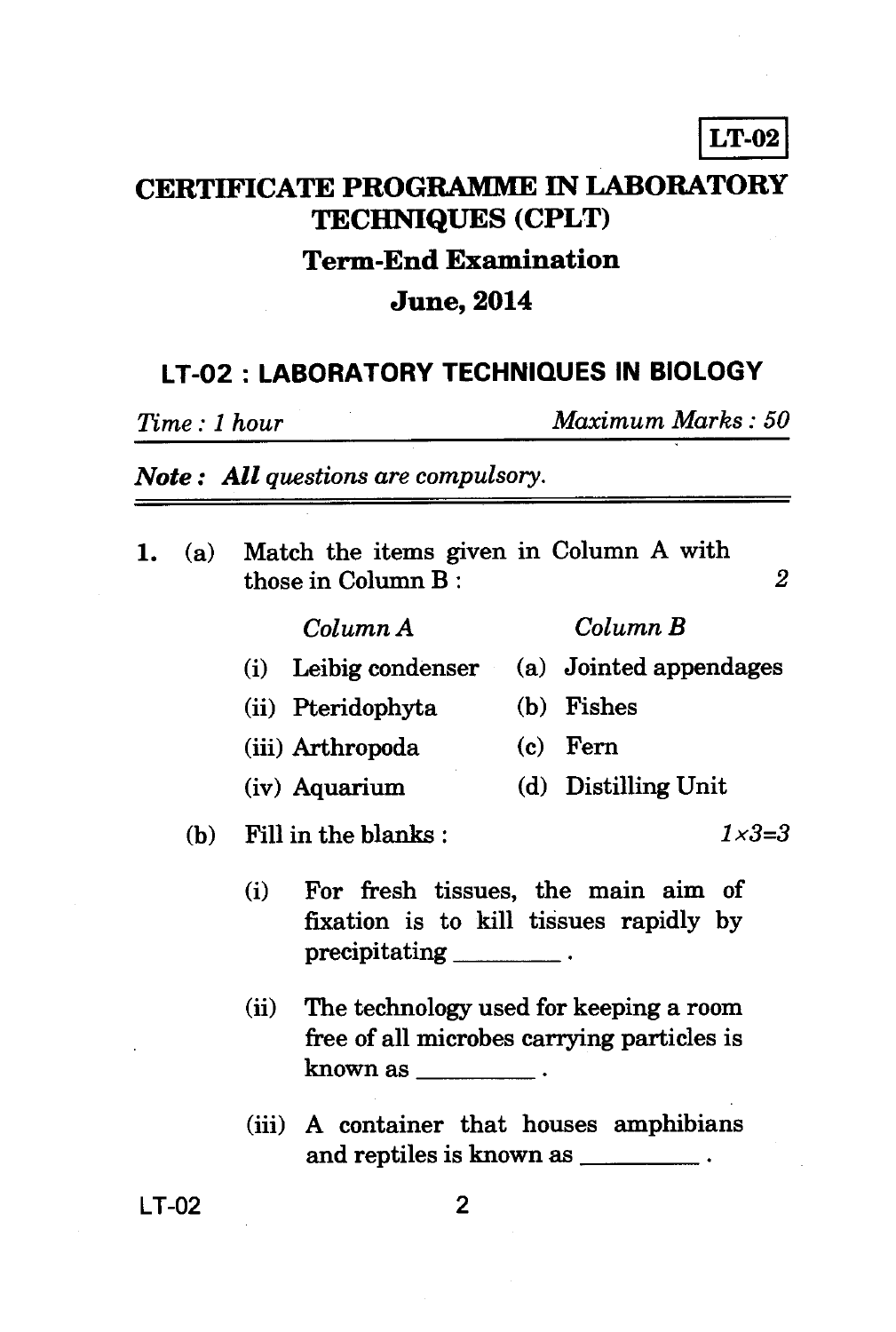- **(c) State whether the following statements are**  *true* **or** *false : 2* 
	- **(i) Man belongs to Phylum Chordata.**
	- **(ii) Potassium cyanide is normally used as a killing agent for insects.**
- **(d) Answer the following questions in one word only :**  $1 \times 8 = 8$ 
	- **(i) Name the suction device used for collection of small insects.**
	- **(ii) Which gas is sprayed on the tissues in a freezing microtome ?**
	- **(iii) What is the other name for "naked seed-bearing" plants ?**
	- **(iv) Name a composite fixative.**
	- **(v) What do we call a metal cylinder with a sliding door, usually worn on a strap over the collector's shoulder, for keeping the plant specimens ?**
	- **(vi) Name the equipment used for measuring the density of the colour of the coloured solution.**
	- **(vii) Which dyes are capable of both acidic and basic reactions ?**
	- **(viii) Which is the solution used for moistening tissue to be observed in the living state ?**

**LT-02 3 P.T.O.**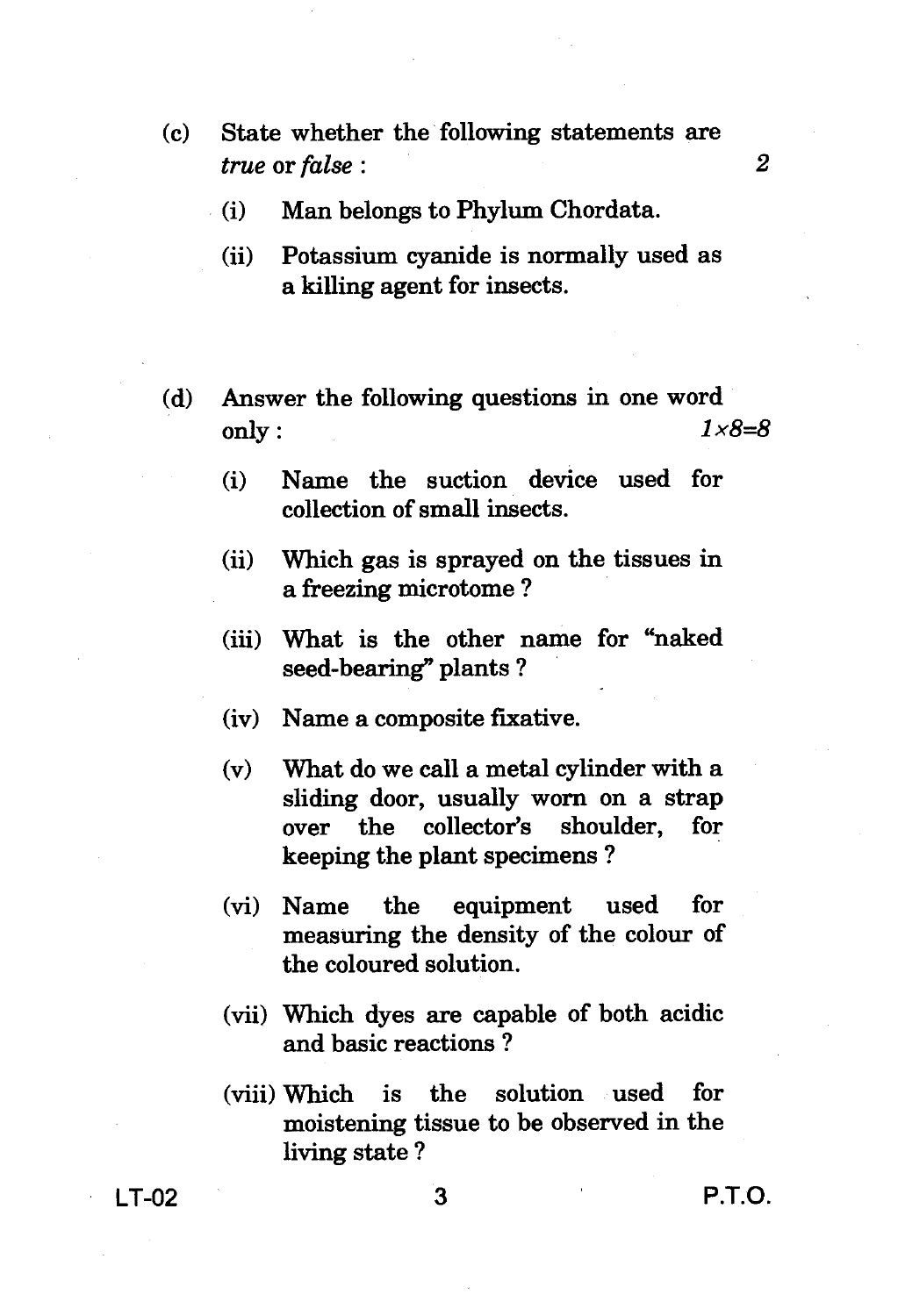- **2.** Answer any *five* parts of this question :
	- (i) How are rats preserved in a lab ? How can you distinguish between a male and a female rat ?  $2\frac{1}{2} + 2\frac{1}{2} = 5$

- 
- (ii) Write any five points that should be kept in mind before pressing the plants after collection. 5
- (iii) If you want to study nuclear division by mitosis and meiosis, which materials would you use and why ? What are the different steps involved in the preparation of  $temporary slides ?$   $2+3=5$
- (iv) What is a coagulant fixative ? What special advantage do coagulative fixatives have which makes it easier to cut sections from wax blocks ? Name any two coagulant fixatives.  $3+2=5$
- (v) What is an incubator ? Mention the uses of incubator.  $2+3=5$
- (vi) Compare and contrast the operating principle of the compound microscope with that of the transmission electron microscope.  $5$
- 3. What are the requirements (ancillaries) for setting up a good biology laboratory ? Discuss.  $10$

#### **OR**

Describe the maintenance and preservation of microbial cultures. 10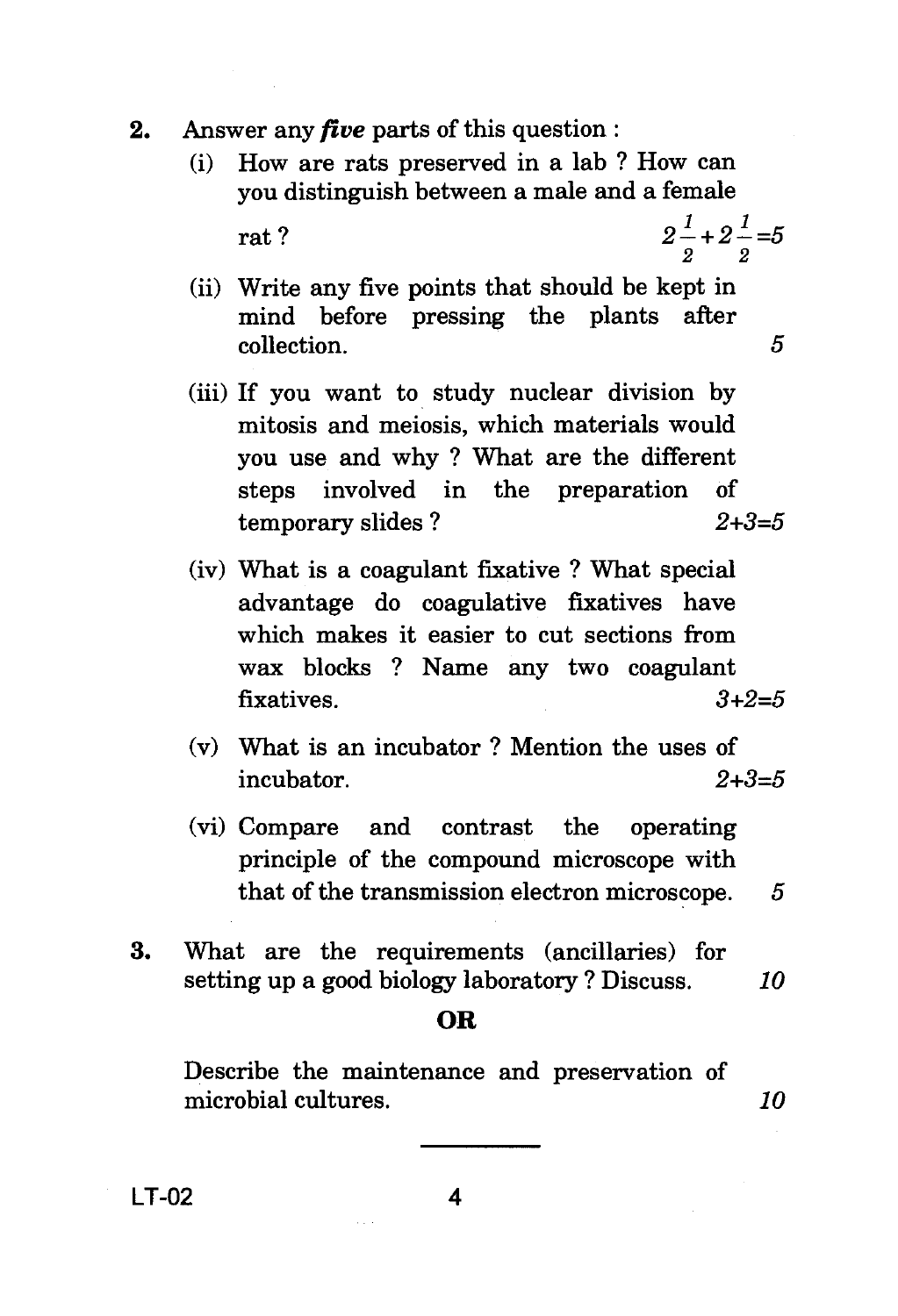### एल.टी.-02

## प्रयोगणाला तकनीकों में प्रमाण-पत्र कार्यक्रम (सी.पी.एल.टी.) सत्रांत परीक्षा जून, 2014

# एल.टी.-02:जीव-विज्ञान में प्रयोगशाला तकनीकें

समय : 1 घण्टा

अधिकतम अंक : 50

 $\overline{2}$ 

नोट : सभी प्रश्न अनिवार्य हैं ।

- (क) कॉलम A में दी गई मदों का कॉलम B में दी गई मदों 1. के साथ मिलान कीजिए :
	- लीबिग कंडेन्सर (a) संधित उपांग  $(i)$

कॉलम B

(ii) टेरिडोफाइटा (b) मछलियाँ

कॉलम A

- (iii) आर्थ्रोपोडा  $(c)$  फ़र्न
- $(iv)$  जलजीवशाला  $(d)$  आसवन इकाई
- रिक्त स्थानों की पूर्ति कीजिए: (ख)  $1 \times 3 = 3$ 
	- जीवित ऊतकों के स्थायीकरण का प्रमुख उद्देश्य  $(i)$ अवक्षेपण द्वारा तेजी से ऊतकों को निर्जीव बनाना है।
	- कक्ष को सभी सूक्ष्मजीवियों (रोगाणुओं) युक्त  $(ii)$ कणों से मुक्त रखने के लिए प्रयुक्त तकनीक <sub>-</sub> कहलाती है ।
	- एक पात्र जिसमें उभयचरों व सरीसृपों को रखा  $(iii)$

 $LT-02$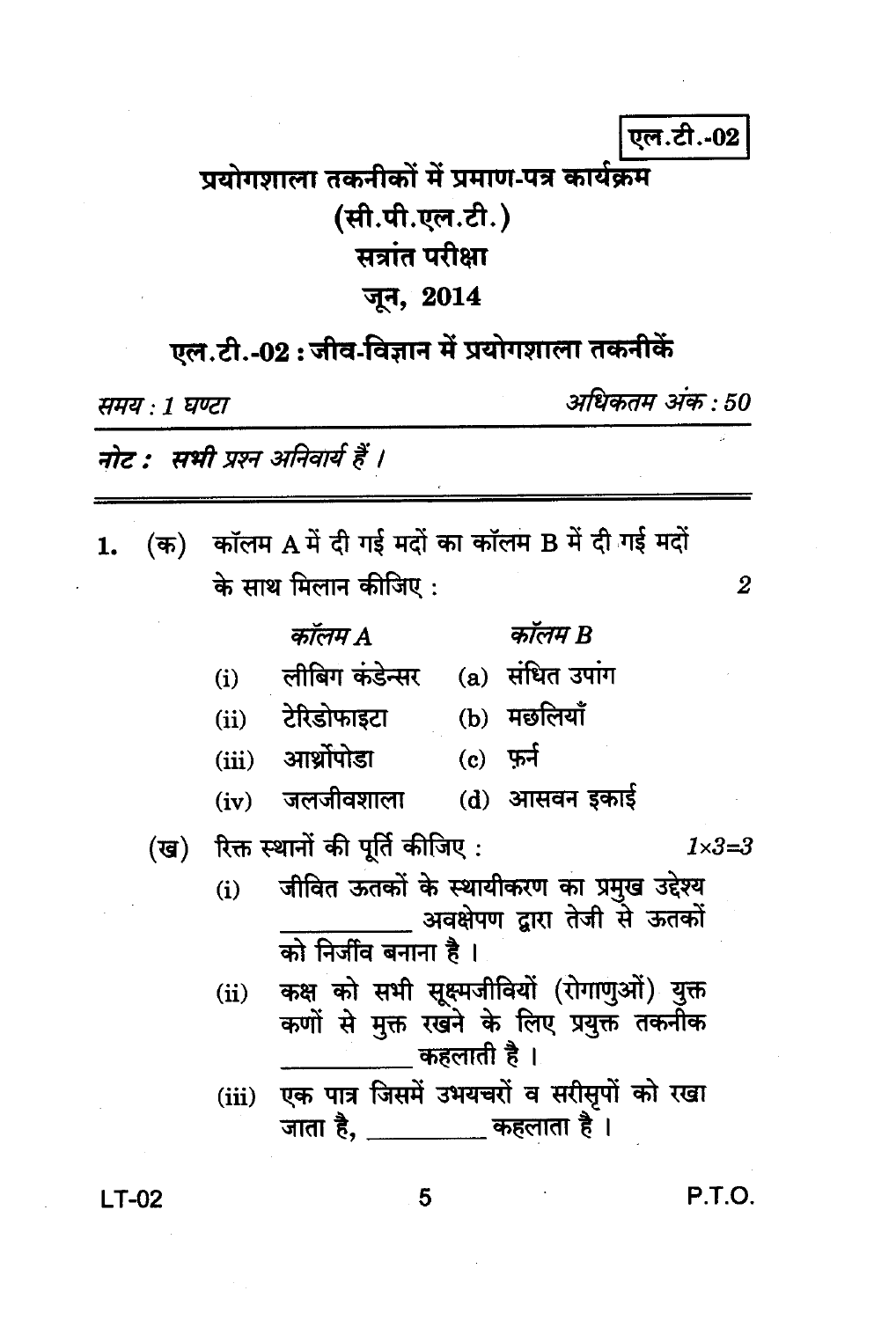- बताइए कि निम्नलिखित कथन *सही* हैं या *ग़लत* :  $(\Pi)$
- $\overline{2}$
- मानव फाइलम कॉर्डेटा से सम्बन्ध रखता है।  $(i)$
- सामान्यतः पोटैशियम सायनाइड का कीटों के  $(ii)$ हनन कारक के रूप में प्रयोग किया जाता है।
- निम्नलिखित प्रश्नों का केवल एक शब्द में उत्तर  $(\mathbf{E})$ दीजिए:  $1 \times 8 = 8$ 
	- छोटे कीटों को पकड़ने के लिए प्रयुक्त एक  $(i)$ चूषण युक्ति का नाम लिखिए ।
	- फ्रीज़िंग माइक्रोटोम में ऊतकों पर कौन-सी गैस  $(ii)$ स्प्रे की जाती है ?
	- "नय़ बीज-धारक" पौधों का दसरा नाम क्या है ?  $(iii)$
	- (iv) एक मिश्रित स्थिरक का नाम लिखिए।
	- धातु का एक सिलिंडर जिसमें एक स्लाइडिंग  $(v)$ डोर होता है, जो प्रायः एक स्ट्रैप के द्वारा संग्रहकर्ता के कंधे पर पहना जाता है और पौधे के नमूने इसके भीतर रखे जाते हैं, उसे क्या कहते हैं ?
	- रंगदार विलयन के रंग का घनत्व मापने के लिए  $(vi)$ प्रयुक्त उपकरण का नाम लिखिए ।
	- (vii) कौन-से रंजक अम्लीय तथा क्षारकीय दोनों प्रकार की अभिक्रियाओं के लिए सक्षम होते हैं ?
	- (viii) वह कौन-सा विलयन है जिसका प्रयोग ऊतक को गीला रखने के लिए किया जाता है ताकि उसे जीवित अवस्था में देखा जा सके ?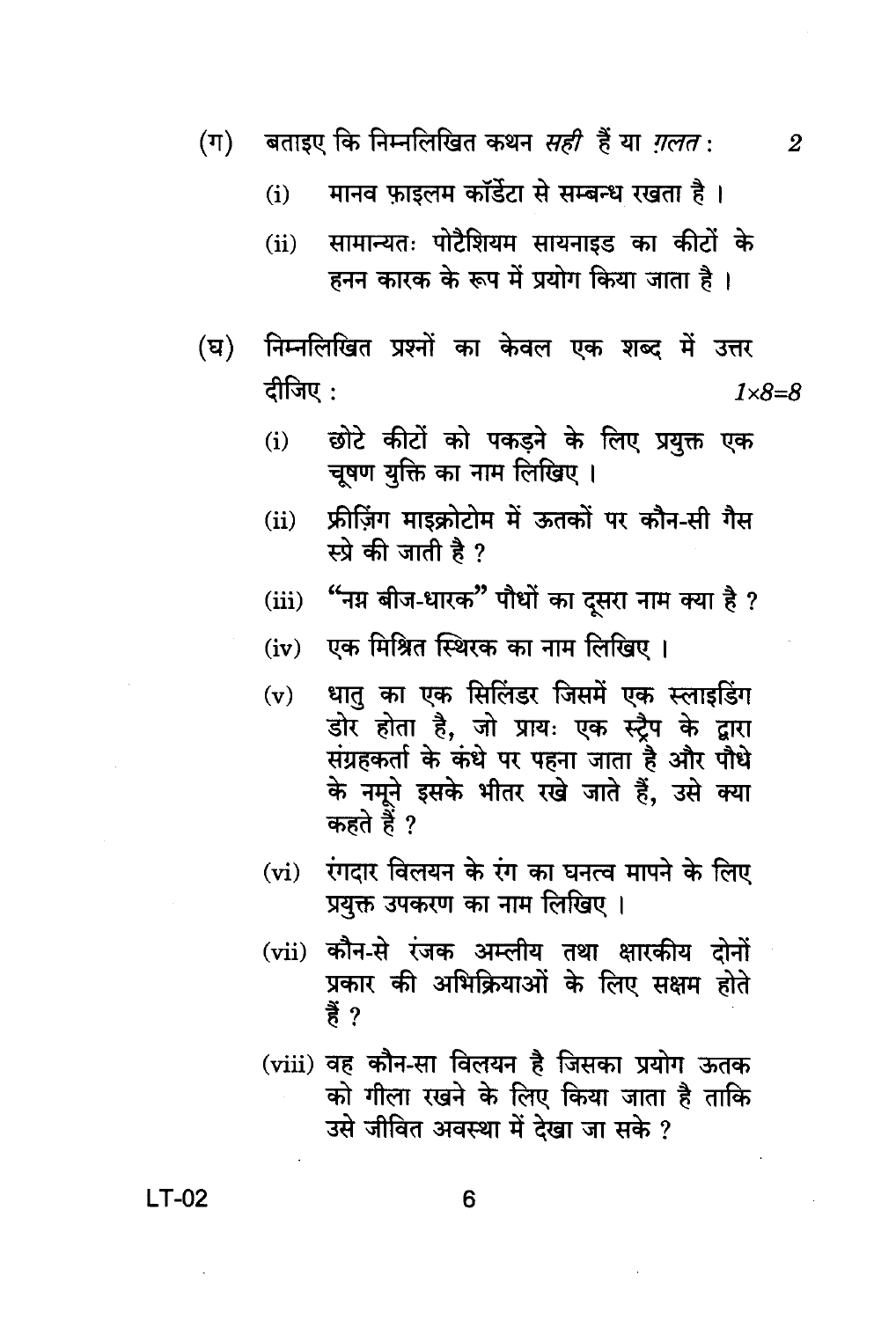इस प्रश्न के किन्हीं *पाँच* भागों के उत्तर दीजिए :  $2.$ 

- एक प्रयोगशाला में चूहों को कैसे परिरक्षित किया जाता  $(i)$ है ? आप एक नर और एक मादा चूहे में अंतर कैसे  $2^{\frac{1}{-}}+2^{\frac{1}{-}}=5$ बता सकते हैं ?
- पादप नमूनों को संग्रहण के बाद प्रेस करने से पूर्व किन  $(ii)$ बातों को ध्यान में रखना चाहिए ? कोई पाँच बिन्द् लिखिए ।
- यदि आप केन्द्रकीय विभाजन का समसूत्रीविभाजन तथा  $(iii)$ अर्धसूत्रीविभाजन द्वारा अध्ययन करना चाहते हैं, तो आप किन पदार्थों का प्रयोग करेंगे और क्यों ? स्लाइडों की अस्थायी निर्मिति में कौन-से विभिन्न चरण होते हैं ?  $2 + 3 = 5$
- एक स्कंदनी स्थिरक क्या है ? स्कंदनी स्थिरकों में ऐसा  $(iv)$ क्या खास लाभ है जिसके कारण मोम ब्लॉकों से सेक्शन काटना आसान हो जाता है ? किन्हीं दो स्कंदनी स्थिरकों का नाम लिखिए।  $3 + 2 = 5$
- एक इन्क्यूबेटर क्या है ? इन्क्यूबेटर के उपयोग  $(v)$ बताइए ।  $2 + 3 = 5$
- संयुक्त सूक्ष्मदर्शी तथा पारगमन इलेक्ट्रॉन सूक्ष्मदर्शी के  $(vi)$ संचालन सिद्धांत की तुलना कीजिए व अंतर बताइए। 5
- एक अच्छी जीव-विज्ञान प्रयोगशाला के व्यवस्थापन के लिए **3.** क्या सहायिकाएँ (आवश्यकताएँ) होती हैं ? चर्चा कीजिए । 10

#### अथवा

सूक्ष्मजीवीय संवर्धनों के अनुरक्षण तथा परिरक्षण का वर्णन कीजिए । 10

**LT-02** 

P.T.O.

5

7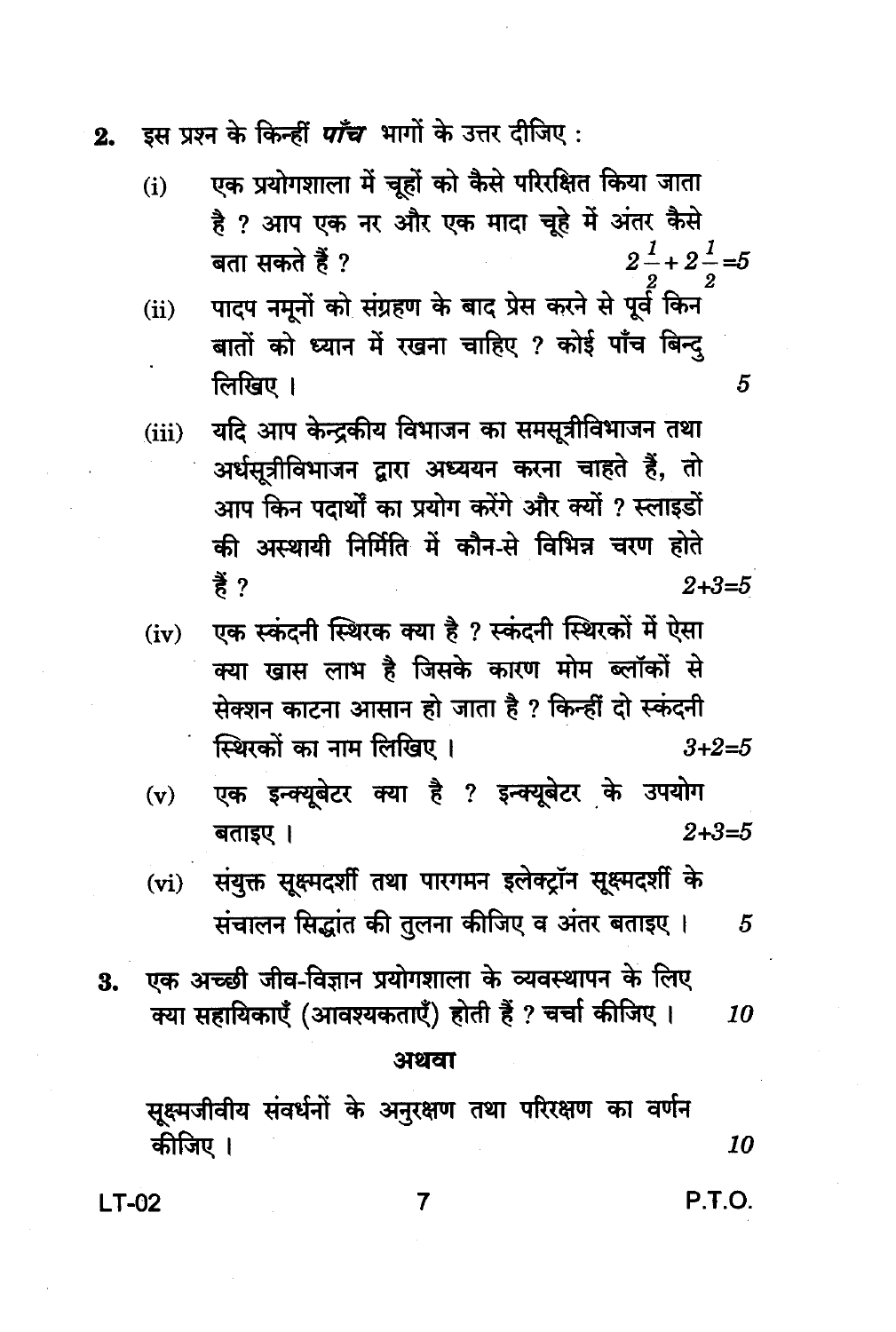## **CERTIFICATE PROGRAMME IN LABORATORY TECHNIQUES (CPLT) Term-End Examination June, 2014**

### **LT-03 : LABORATORY TECHNIQUES IN CHEMISTRY**

*Time : 1 hour Maximum Marks : 50* 

*Note : All questions are compulsory.* 

- **1.** Fill in the blanks with appropriate words chosen from those given in the brackets alongside. Answer any *ten* parts.  $1 \times 10 = 10$ 
	- *(a)* are used to remove the last traces of moisture from apparatus or substances. (Desiccators, Kipp's apparatus)
	- (b) Super saturation is the first step in . (precipitation, condensation)
	- (c) Water scales may be removed with acid. (hydrochloric, oxalic)
	- (d) mixtures cannot be separated into the components by fractional distillation. (Azeotropic, Non-azeotropic)
	- (e) A pure crystalline substance will have a sharp and specific point. (triple, melting)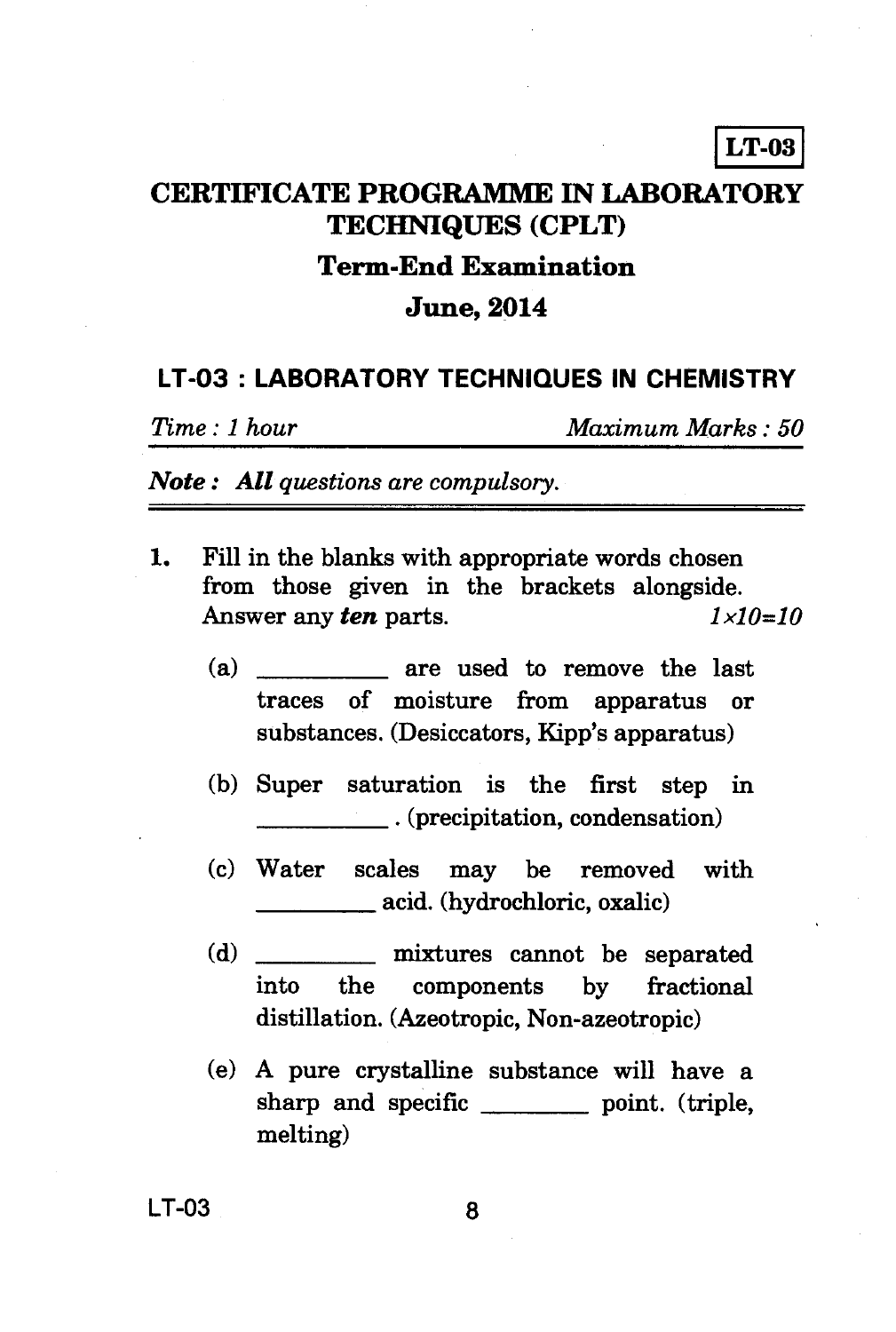- **(f) The weight of a body varies according to the**  strength of the **(gravitational, electrical)**
- **(g) The loss of glass-like properties of**  transparency and homogeneity due **careless heating and manipulation is called . (devitrification, crystallisation)**
- **(h) Moles of solute = Volume of solution x . (Molarity, Normality)**
- **(i) Permanent hardness is caused by the and chlorides of calcium and magnesium. (sulphates, carbonates)**
- **(j) Agitation is required for mixtures. (heterogeneous, homogeneous)**
- **(k) The fluted filter paper has a surface area than a quadrant fold paper. (greater, smaller)**
- **(1) If the total vapour pressure is higher than predicted by the ideal system, it is described**  as \_\_\_\_\_\_\_ deviation. (positive, negative)
- $(m)$  Conductivity =  $\frac{1}{m}$  × Cell constant. **(Conductance, Current)**
- **(n) The cation-exchange resins exchange their H+ ions with the . (cations, anions)**

**LT-03 9 P.T.O.**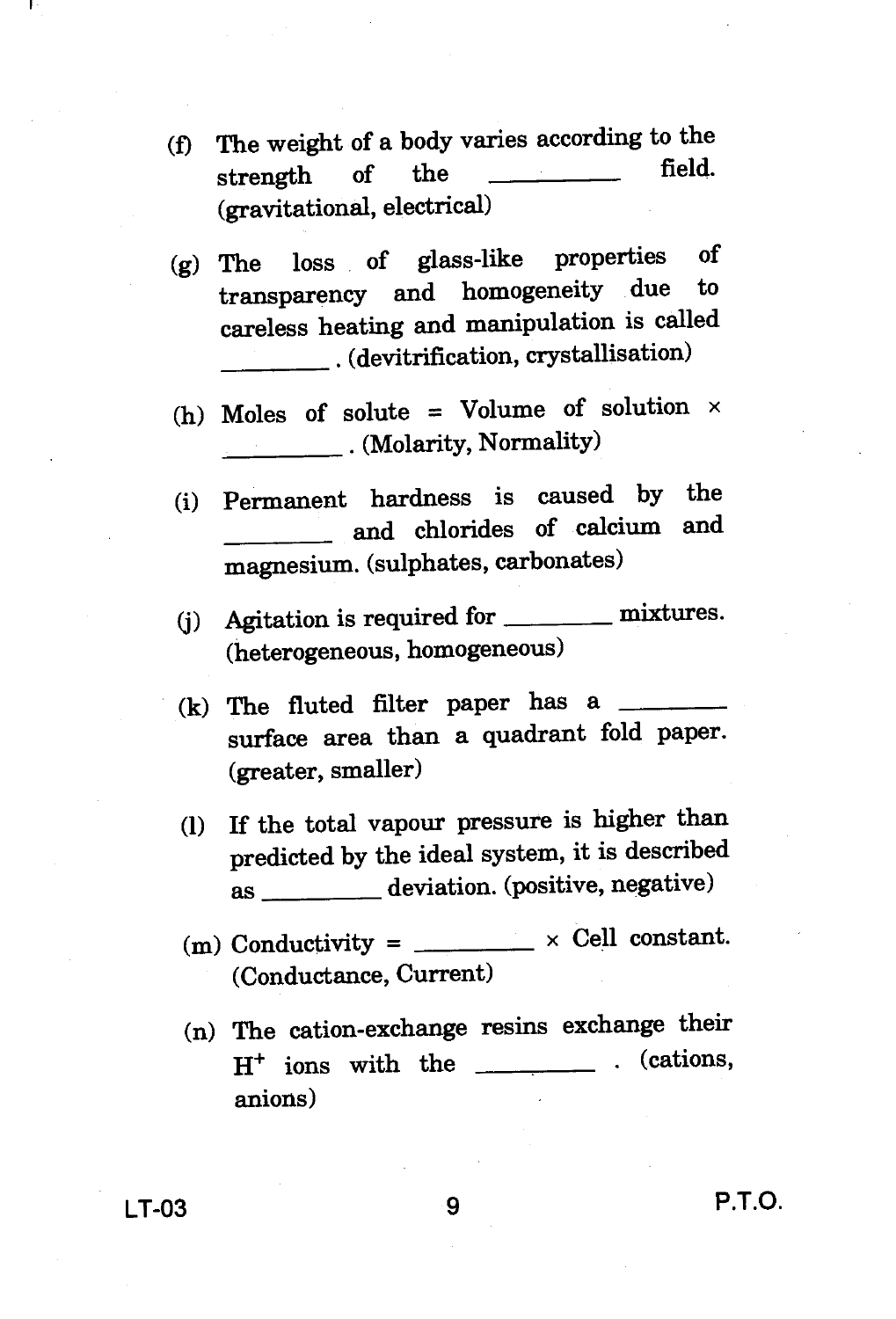- **2.** Attempt any *five* questions of the following : *2x5=10* 
	- (a) Write the mathematical expression for pH. Calculate the pH value of the solution having hydrogen ion concentration  $10^{-4}$  mol dm<sup>-3</sup>.
	- (b) What is Redox titration ? Give an example.
	- (c) Explain the principle of TLC.
	- (d) Where can a mercury-sealed stirrer be used ? List them.
	- (e) Write any two applications of chromatography.
	- (f) What are the main components of a solution ?
	- (g) What do you mean by hydration ?
- **3.** Answer any *five* questions of the following : *2x5=10* 
	- (a) How can we classify balances ?
	- (b) What is a fuel gas ? Name any two fuel gases.
	- (c) Define the standard solution.
	- (d) Write any two properties of a suitable solvent used for recrystallisation.

**LT-03** 10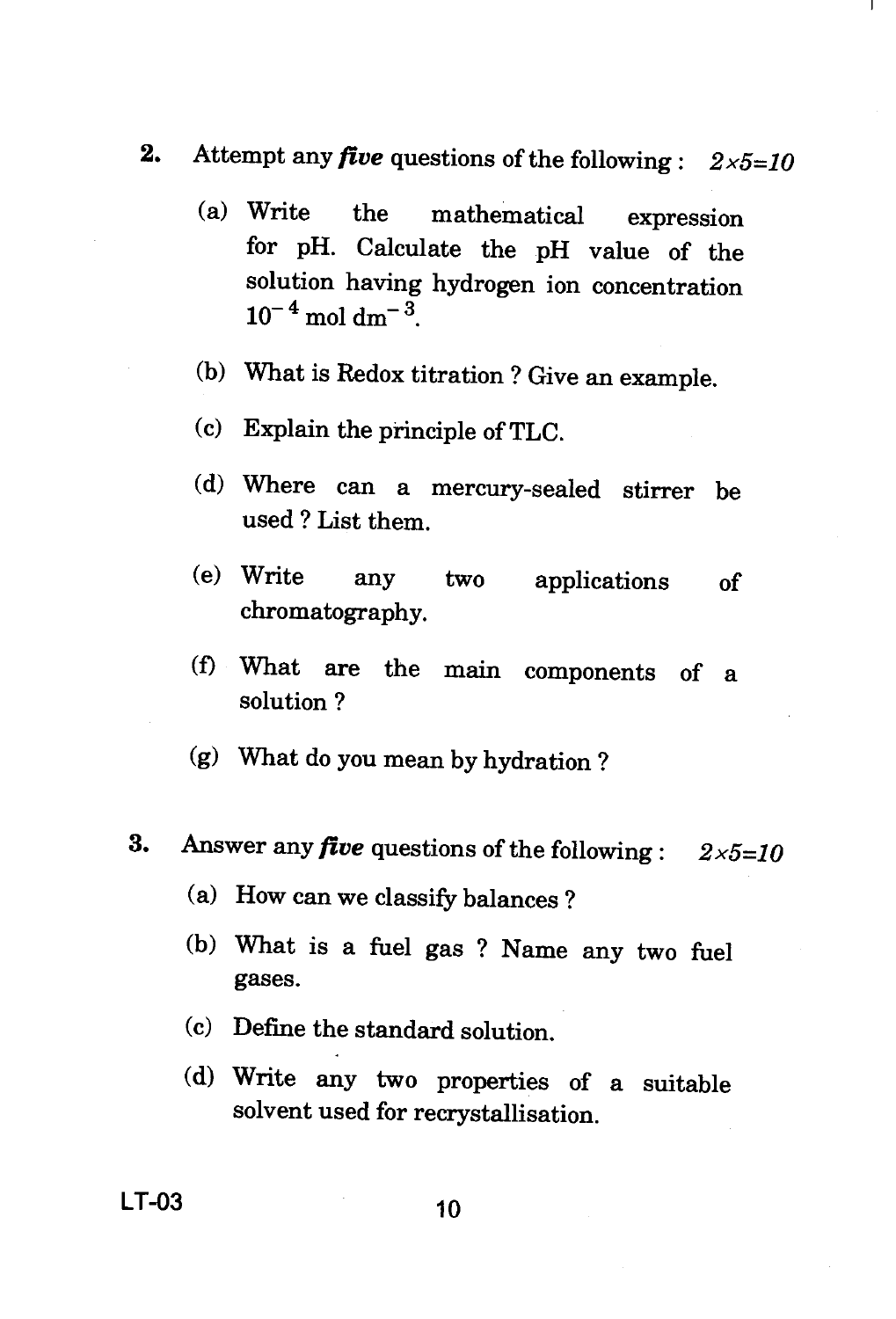- **(e) What is partition or distribution coefficient in chromatography ?**
- **(f) How will you calculate the percent yield of a substance ?**
- **(g) What kind of device would you use to measure 100 cm3 of concentrated acid to make up a bench solution ?**
- **4. (a) Draw a neat and labelled diagram of semi-micro technique for boiling point determination of small samples. 7**

#### **OR**

**A TLC chromatogram was run for a mixture with two components A and B. After 20 minutes the solvent front moved 10 cm, while components A and B moved 7 cm and 5 cm respectively from the base line.**  Calculate R<sub>f</sub> values of A and B. Draw the **chromatogram obtained showing the spots for A and B and solvent front.** 

**(b) Explain the difference between simple and fractional distillation. 3** 

#### **OR**

**Name the different types of flames used in glasswork.** *3* 

 $\mathbf 7$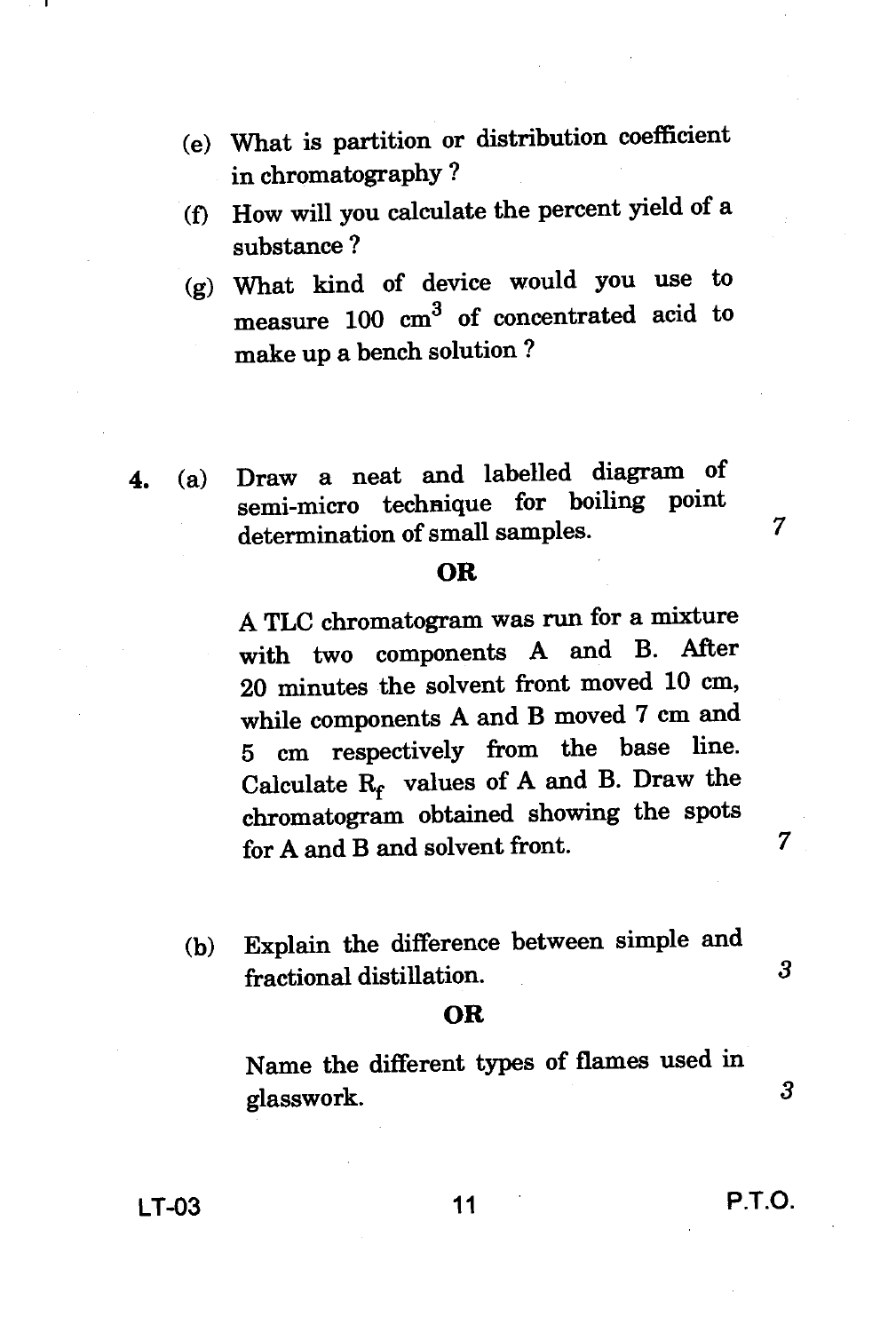- **5.** Answer any *five* questions of the following : *2x5=10* 
	- (a) Give the uses of Buchner funnel and conical flasks.
	- (b) Name two types of glass used in making laboratory glassware.
	- (c) What are the properties of a primary standard ?
	- (d) What is reduced pressure filtration ?
	- (e) Describe the mixed melting point method.
	- (0 Differentiate between dry packing and slurry packing of column in column chromatography.
	- *(g)* What is meant by distilled water and deionized water ?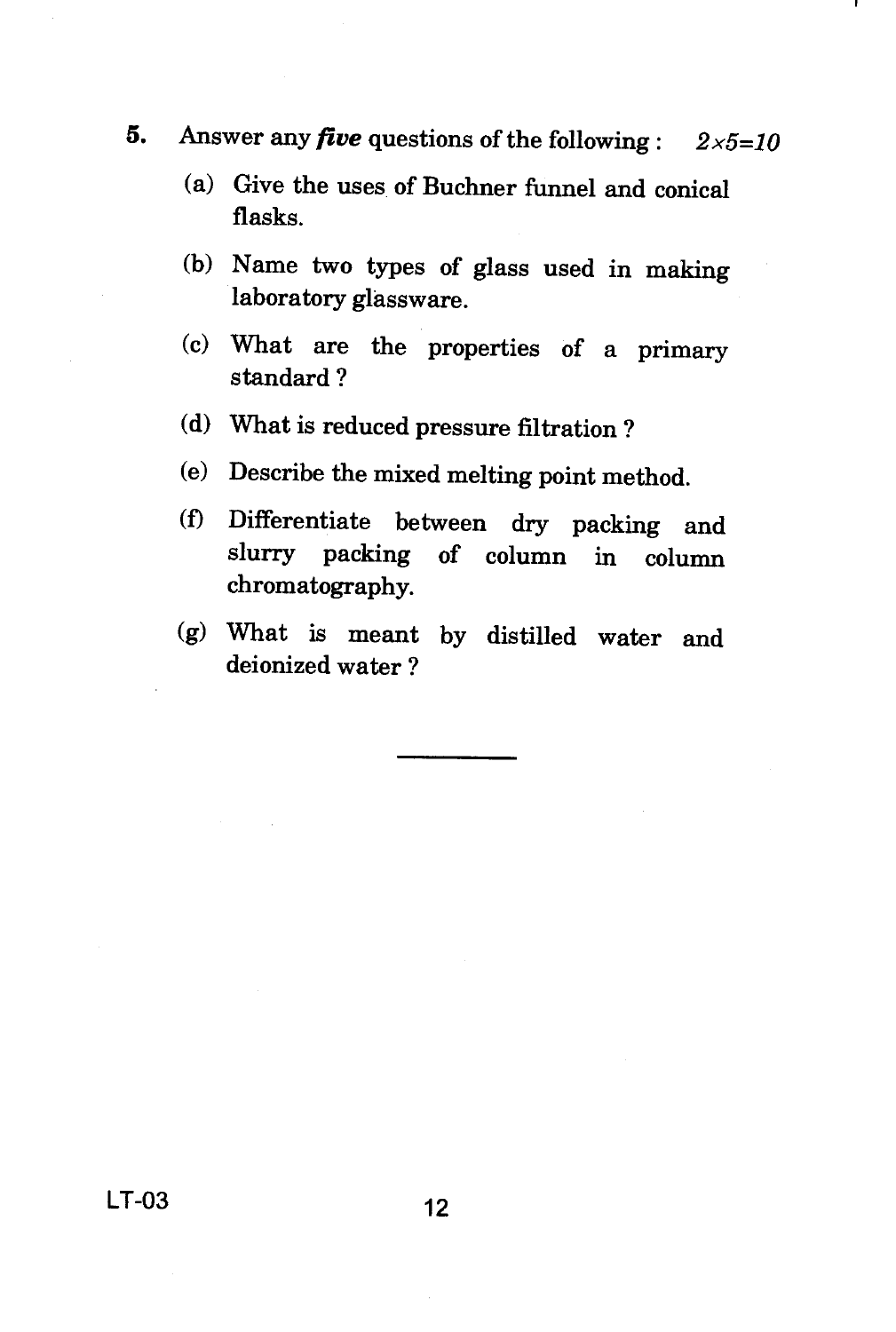एल.टी.-03

# प्रयोगशाला तकनीकों में प्रमाण-पत्र कार्यक्रम (सी.पी.एल.टी.) सत्रांत परीक्षा जून, 2014

एल.टी.-03: रसायन में प्रयोगशाला तकनीकें

समय : 1 घण्टा

अधिकतम अंक : 50

नोट : सभी प्रश्न अनिवार्य हैं ।

रिक्त स्थानों को कोष्ठक में दिए गए उपयुक्त शब्दों से चुनकर 1. भरिए । किन्हीं *दस* भागों के उत्तर दीजिए ।  $1 \times 10 = 10$ 

- \_\_\_\_\_\_\_\_\_ का उपयोग, उपकरण अथवा पदार्थों से  $($ क) आर्द्रता की शेष अल्पमात्राओं को पृथक् करने के लिए किया जाता है। (जलशोषित्र, किप उपकरण)
- (ख) अति संतृप्तीकरण, \_\_\_\_\_\_\_\_\_\_\_\_\_ में पहला कदम होता है। (अवक्षेपण, संघनन)
- जल-पपड़ी को \_\_\_\_\_\_\_\_\_\_\_ अम्ल द्वारा हटाया जा  $(\pi)$ सकता है। (हाइड्रोक्लोरिक, ऑक्सैलिक)
- मिश्रणों को प्रभाजी आसवन द्वारा उनके (घ) घटकों में पृथक् नहीं किया जा सकता है । (स्थिरक्वाथी, ग़ैर-स्थिरक्वाथी)
- शुद्ध क्रिस्टलीय पदार्थ का स्पष्ट और विशिष्ट (ন্ত) होता है। (त्रिक बिंदु, गलनांक)

 $LT-03$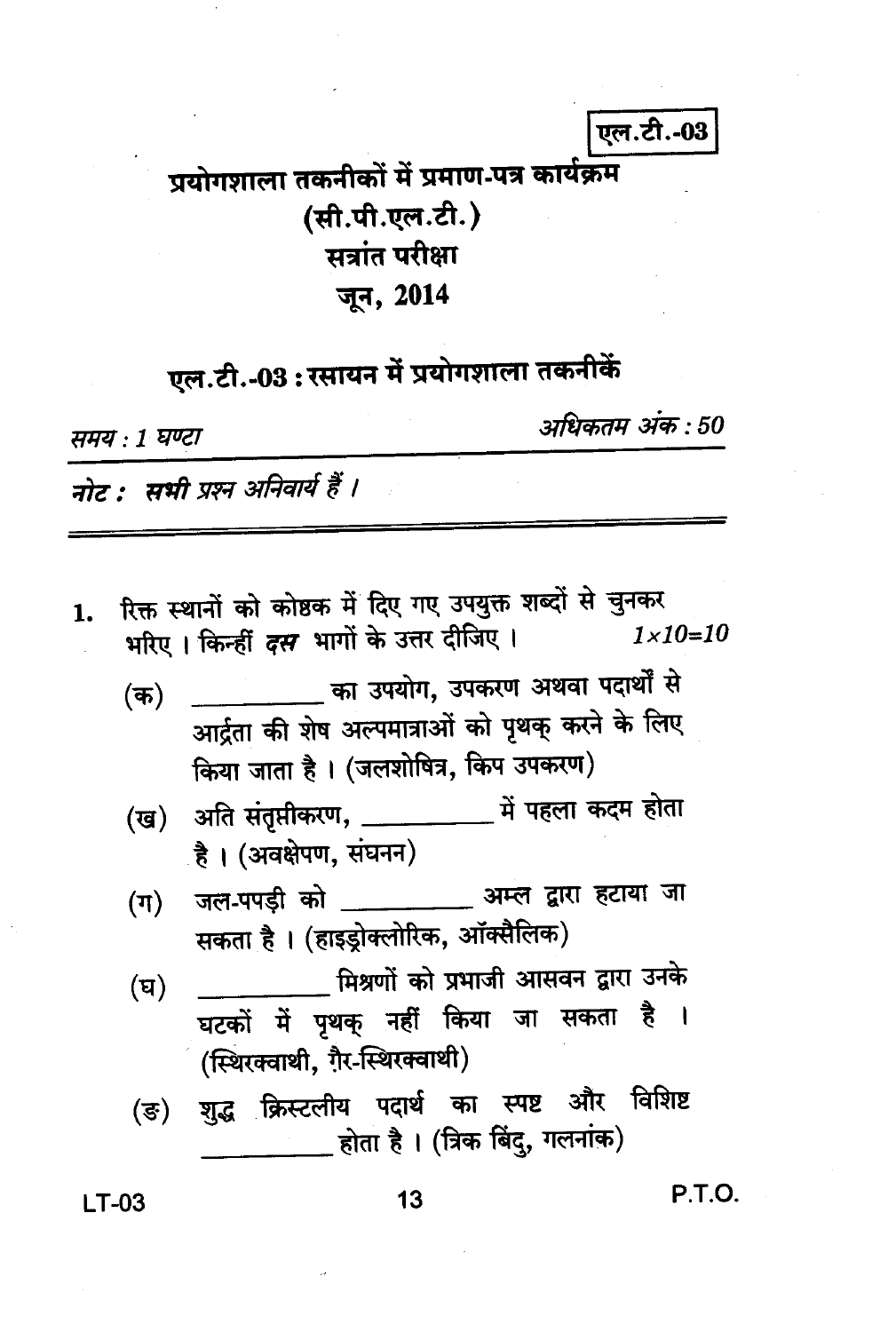- किसी वस्तु का भार \_\_\_\_\_\_\_\_\_\_ क्षेत्र की प्रबलता (च) के अनुसार परिवर्तित होता रहता है। (गुरुत्व, विद्युत्)
- असावधानी से गर्म करने और हस्तकौशल के कारण (ন্ত) काँच के पारदर्शिता और समांगता जैसे गुणों के नष्ट होने को \_\_\_\_\_\_\_\_\_\_ कहते हैं। (विकाचन, क्रिस्टलन)
- विलेय के मोलों की संख्या = विलयन का आयतन  $\times$  $(\exists)$ \_\_\_\_\_\_\_\_\_\_ (मोलरता, नार्मलता)
- स्थाई कठोरता कैल्सियम और मैग्नीशियम के (झ) और क्लोराइडों के कारण होती है । (सल्फ़ेटों, कार्बोनेटों)
- <sub>- —</sub> मिश्रणों के लिए प्रक्षोभन आवश्यक (অ) होता है। (विषमांगी, समांगी)
- खातिलित रूप से मुड़े निस्यंदक पत्र का पृष्ठीय क्षेत्रफल  $(5)$ चतुर्थांश मुड़े पत्र से \_\_\_\_\_\_\_\_ होता है। (अधिक, कम)
- यदि कुल वाष्प दाब आदर्श निकाय द्वारा प्रागुक्त वाष्प (ਠ) दाब से उच्च हो, तो उसे \_\_\_\_\_\_\_ विचलन (धनात्मक, ऋणात्मक) कहते हैं।
- चालकता = \_\_\_\_\_\_\_\_\_\_ × सेल-स्थिरांक । (ड) (चालकत्व, विद्युत-धारा)
- धनायन-विनिमय रेज़िन अपने H<sup>+</sup> आयनों का (ढ) \_\_ के साथ विनिमय करते हैं । (धनायनों, ऋणायनों)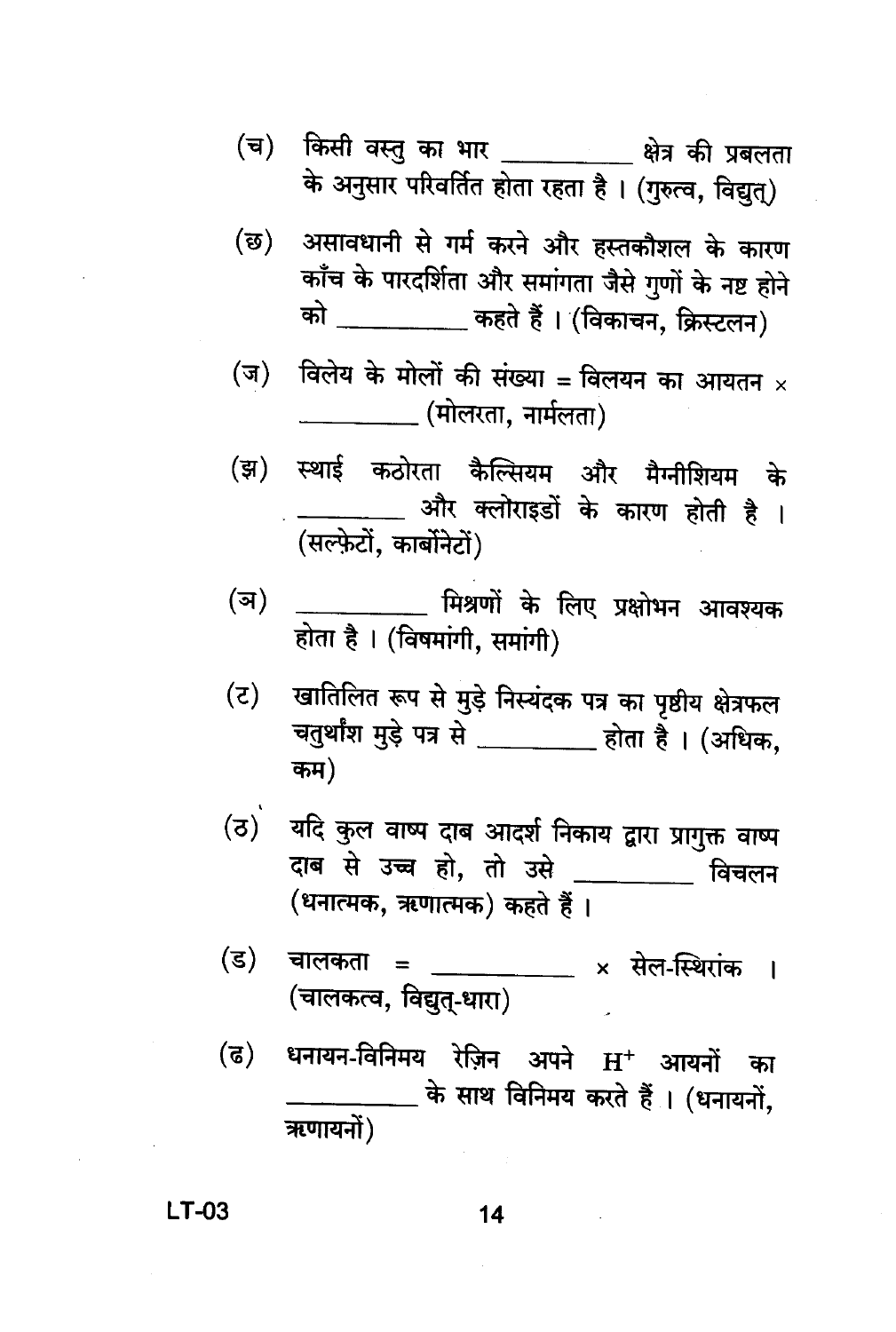- निम्नलिखित में से किन्हीं *पाँच* प्रश्नों के उत्तर दीजिए:  $2 \times 5=10$  $2.$ 
	- (क) pH के लिए गणितीय व्यंजक लिखिए । एक ऐसे विलयन का pH मान ज्ञात कीजिए जिसमें हाइड्रोजन आयनों की सांद्रता  $10^{-4}$  mol dm<sup>-3</sup> हो ।
	- उपचयन-अपचयन (अपचयोपचय) अनुमापन क्या होता (ख) है ? एक उदाहरण दीजिए ।
	- पतली परत वर्णलेखिकी (TLC) के सिद्धांत की  $(\pi)$ व्याख्या कीजिए ।
	- पारद संमुद्रित विलोडक का उपयोग कहाँ किया जा (घ) सकता है ? उपयोगों की सूची बनाइए ।
	- वर्णलेखिकी के कोई दो अनुप्रयोग बताइए। (ङ)
	- विलयन के मुख्य घटक कौन-से होते हैं ? (च)
	- जलयोजन का क्या अर्थ होता है ? (ন্ত)
- निम्नलिखित में से किन्हीं *पाँच* प्रश्नों के उत्तर दीजिए: 2x5=10 3.
	- तुलाओं का वर्गीकरण किस प्रकार किया जा सकता (क) है ?
	- ईंधन गैस क्या होती है ? किन्हीं दो ईंधन गैसों के नाम (ख) लिखिए ।
	- मानक विलयन की परिभाषा दीजिए ।  $(\Pi)$
	- (घ) पुनःक्रिस्टलन के लिए प्रयुक्त उचित विलायक के कोई दो गणधर्म लिखिए।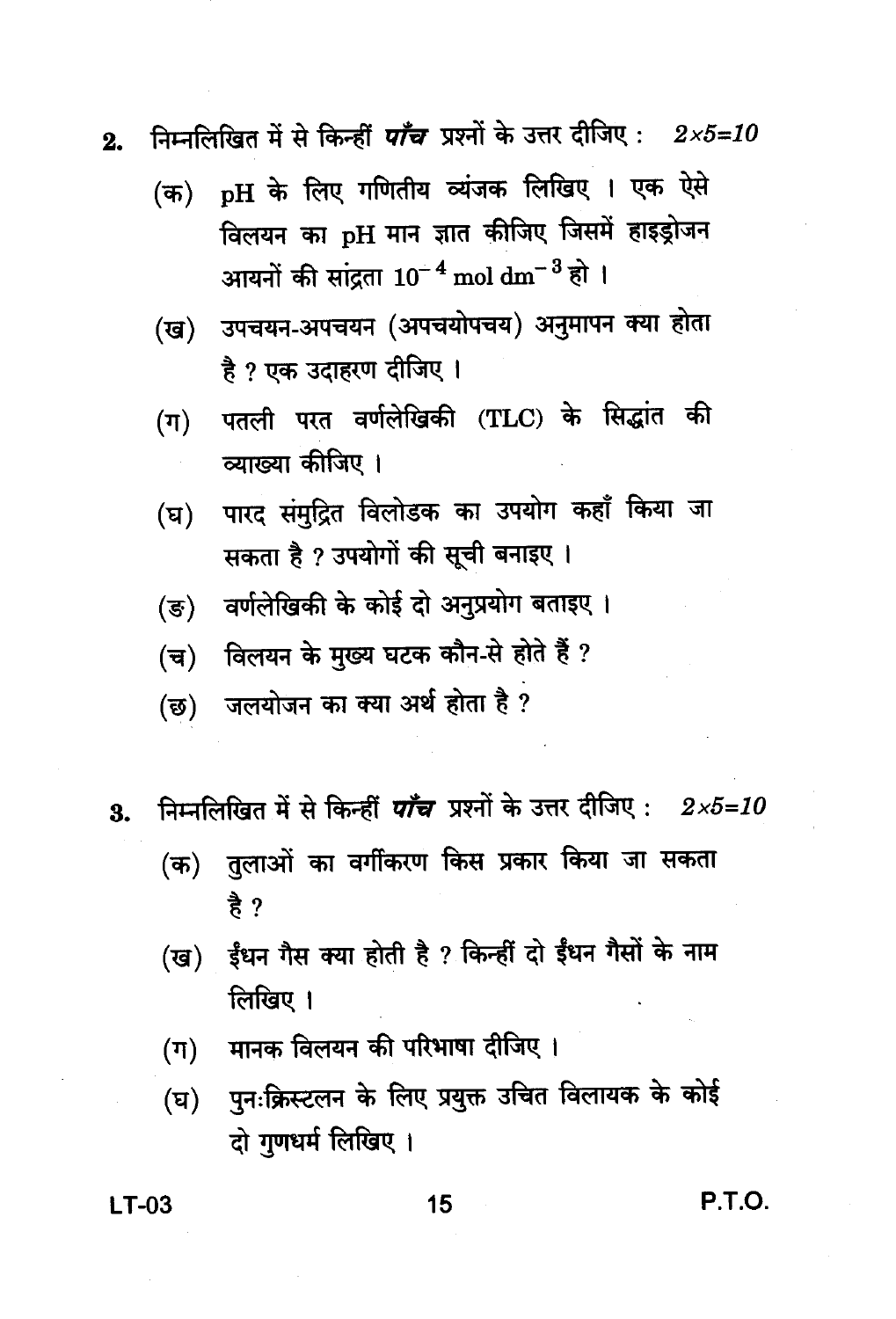- $(\overline{S})$ वर्णलेखिकी में विभाजन या वितरण गुणांक क्या होता है $?$
- किसी पदार्थ की प्रतिशत लब्धि की गणना आप किस  $(\overline{\mathbf{q}})$ प्रकार करेंगे ?
- (ন্ত) बेन्च विलयन बनाने के लिए सांद अम्ल के 100  $\mathrm{cm}^3$ को मापने के लिए आप किस प्रकार की युक्ति का प्रयोग करेंगे ?
- (क) अल्पमात्रा वाले प्रतिदर्शों के क्वथनांक निर्धारण की 4. अर्ध-सूक्ष्म तकनीक का स्वच्छ व नामांकित चित्र बनाइए ।

#### अथवा

d घटकों A और B वाले मिश्रण के लिए TLC वर्णचित्र प्राप्त किया गया । 20 मिनट बाद यह पाया गया कि विलायक अग्र ने आधार रेखा से 10 cm की दरी तय की जबकि घटकों A और B ने क्रमशः 7 cm और 5  ${\rm cm}$  दूरी तय की । A और B के  ${\rm R}_{\rm r}$  मान परिकलित कीजिए । प्राप्त वर्णचित्र का चित्र बनाइए जिसमें A और B की स्थिति तथा विलायक अग्र दिखाए गए हों ।

सामान्य तथा प्रभाजी आसवन में अंतर की व्याख्या (ख) कीजिए ।

#### अथवा

काँचकर्म में प्रयुक्त विभिन्न प्रकार की ज्वालाओं के नाम लिखिए ।

 $LT-03$ 

7

7

3

 $\boldsymbol{\beta}$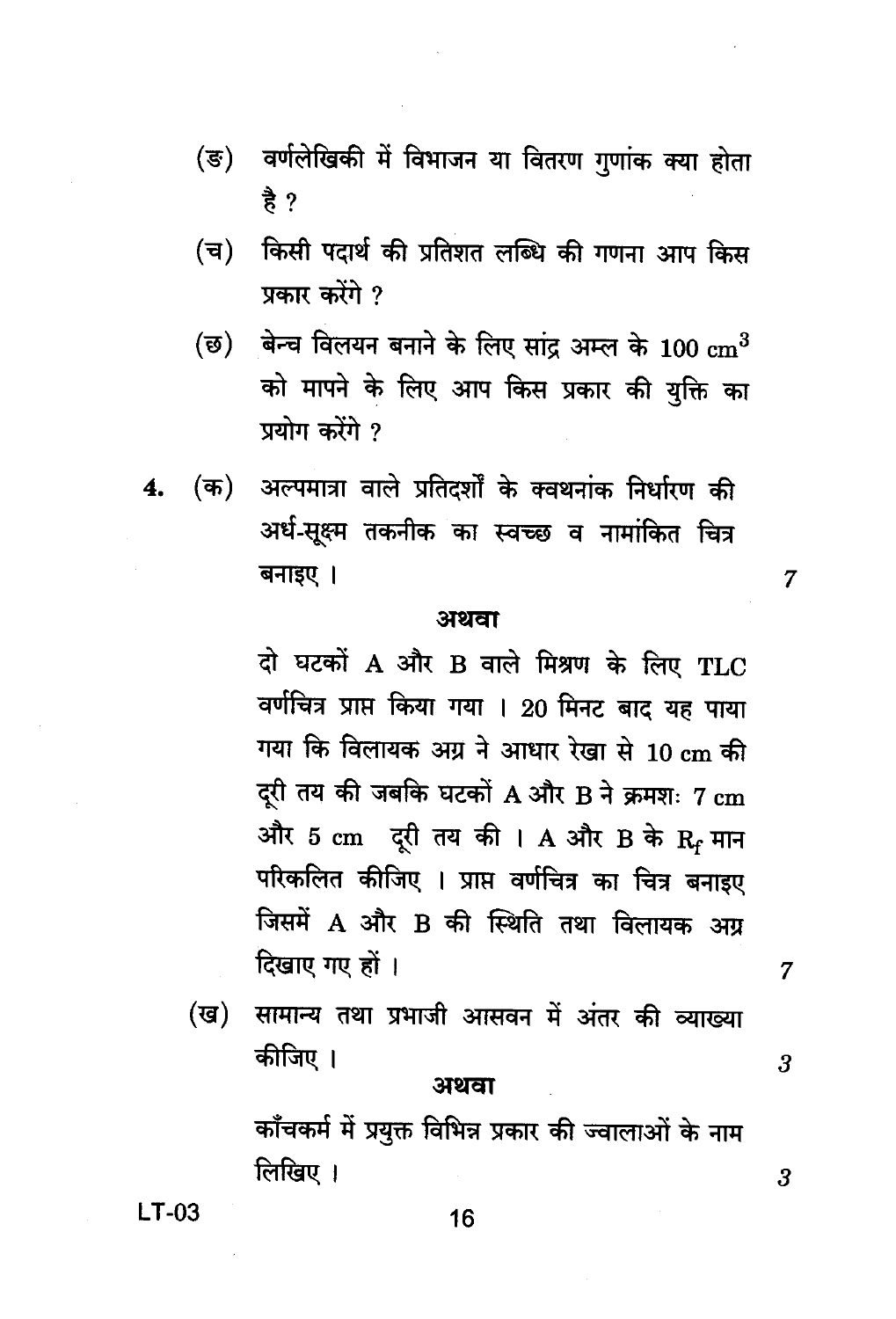- निम्नलिखित में से किन्हीं *पाँच* प्रश्नों के उत्तर दीजिए:  $2 \times 5 = 10$ 5.
	- बुकनर कीप और शंक्वाकार फ्लास्क के उपयोग (क) बताइए ।
	- प्रयोगशाला काँच-पात्रों को बनाने के लिए प्रयुक्त दो  $(\overline{g})$ प्रकार के काँच के नाम बताइए।
	- प्राथमिक मानक के क्या गुणधर्म होते हैं ?  $(\pi)$
	- समानीत दाब निस्यंदन क्या होता है ? (घ)
	- मिश्रित गलनांक विधि का वर्णन कीजिए।  $($ ङ)
	- स्तंभ वर्णलेखिकी में स्तंभ की शुष्क निचयन और  $(\overline{\mathbf{u}})$ कर्दम निचयन विधियों में अंतर स्पष्ट कीजिए।
	- आसुत जल और विआयनित जल का क्या अर्थ है ? (ন্ত)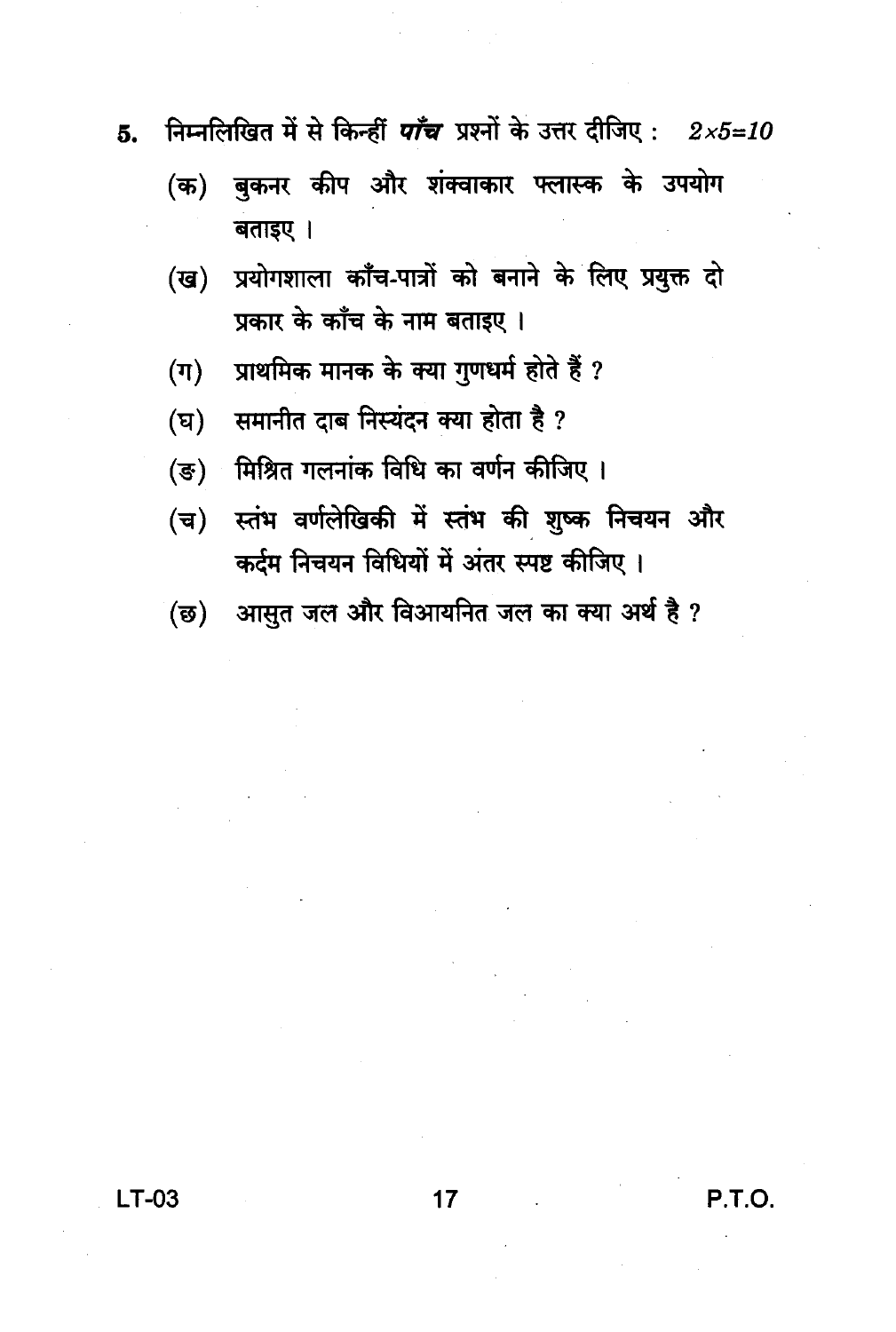# **LT-04 CERTIFICATE PROGRAMME IN LABORATORY TECHNIQUES (CPLT) Term-End Examination June, 2014**

### **LT-04 : LABORATORY TECHNIQUES IN PHYSICS**

*Time : 1 hour Maximum Marks : 50* 

*Note : All questions are compulsory.* 

- **1.** Attempt any *five* parts :  $3 \times 5 = 15$ 
	- **(a) What is the broad classification of the apparatus in a physics laboratory ?**
	- **(b) List three precautions you should take while using a vice.**
	- **(c) With the help of a schematic diagram, explain positive zero error in a screw gauge.**
	- **(d) State the laws of reflection of light and draw corresponding ray diagram.**
	- **(e) State Ohm's law and write its mathematical expression.**
	- **(f) Write the value of resistor having the following colour code :**

**Red, Brown, Orange, Gold**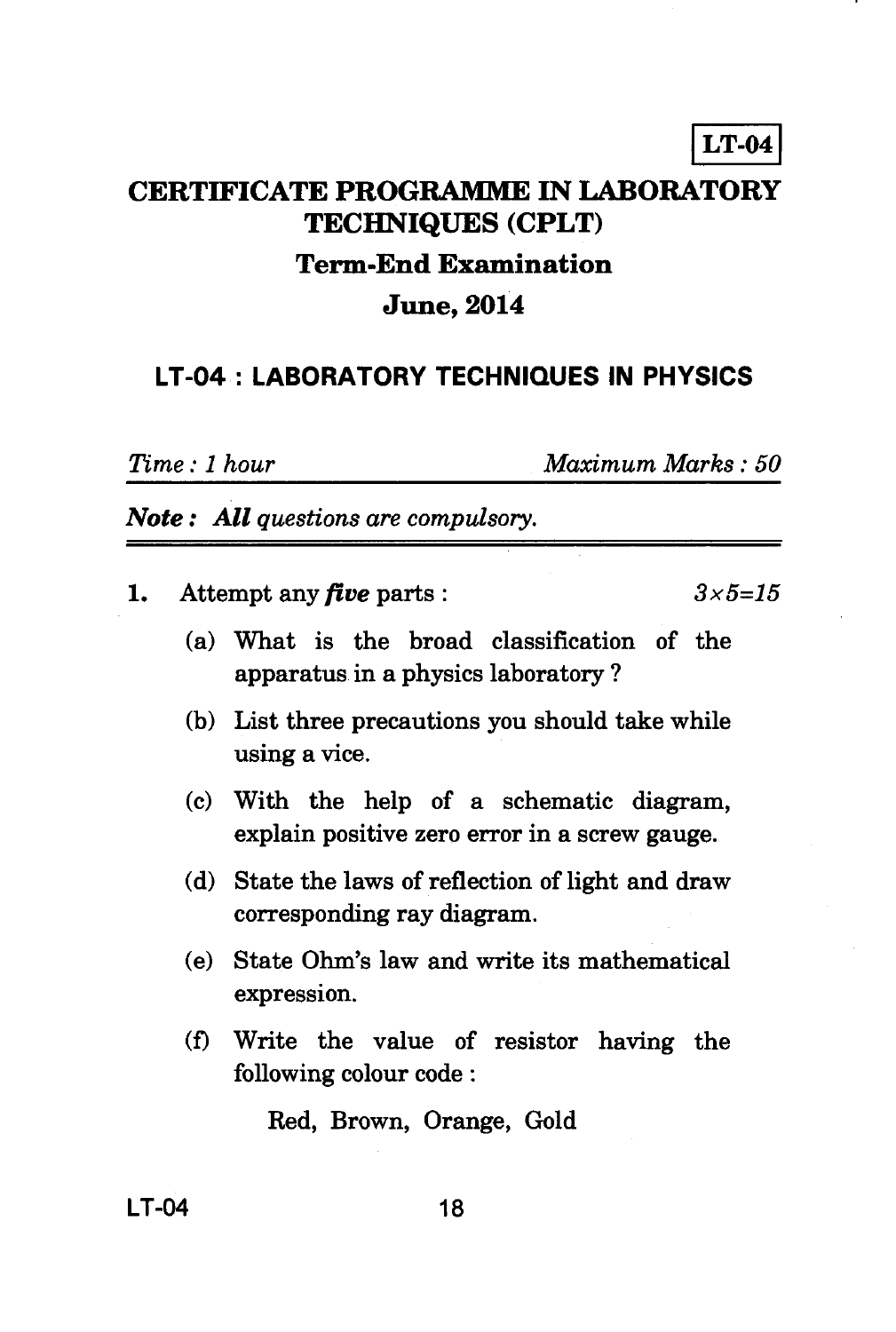(g) Match the items given in *Column A* with items in *Column B :* 

*Column A Column B* 

- (i) Rheostat (a) Single fixed value resistance
- (ii) One-way key (b) Offers variable resistance
- 

## (iii) Resistance coil (c) Switch to provide continuous current

in a circuit

**2.** Attempt any *five* parts : *7x5=35* 

- (a) (i) Define the least count of a vernier callipers and obtain its value. *4* 
	- (ii) While measuring the diameter of a wire using a vernier callipers, it is observed that the main scale reading is 3.3 cm and vernier scale reading is 5. If the least count of the varnier callipers is 0.01 cm, calculate the diameter of the wire. 3
- (b) With the help of a schematic diagram, explain the construction and working of a physical balance. What precautions should you take while using it ? *5+2=7*

**LT-04 19 P.T.O.**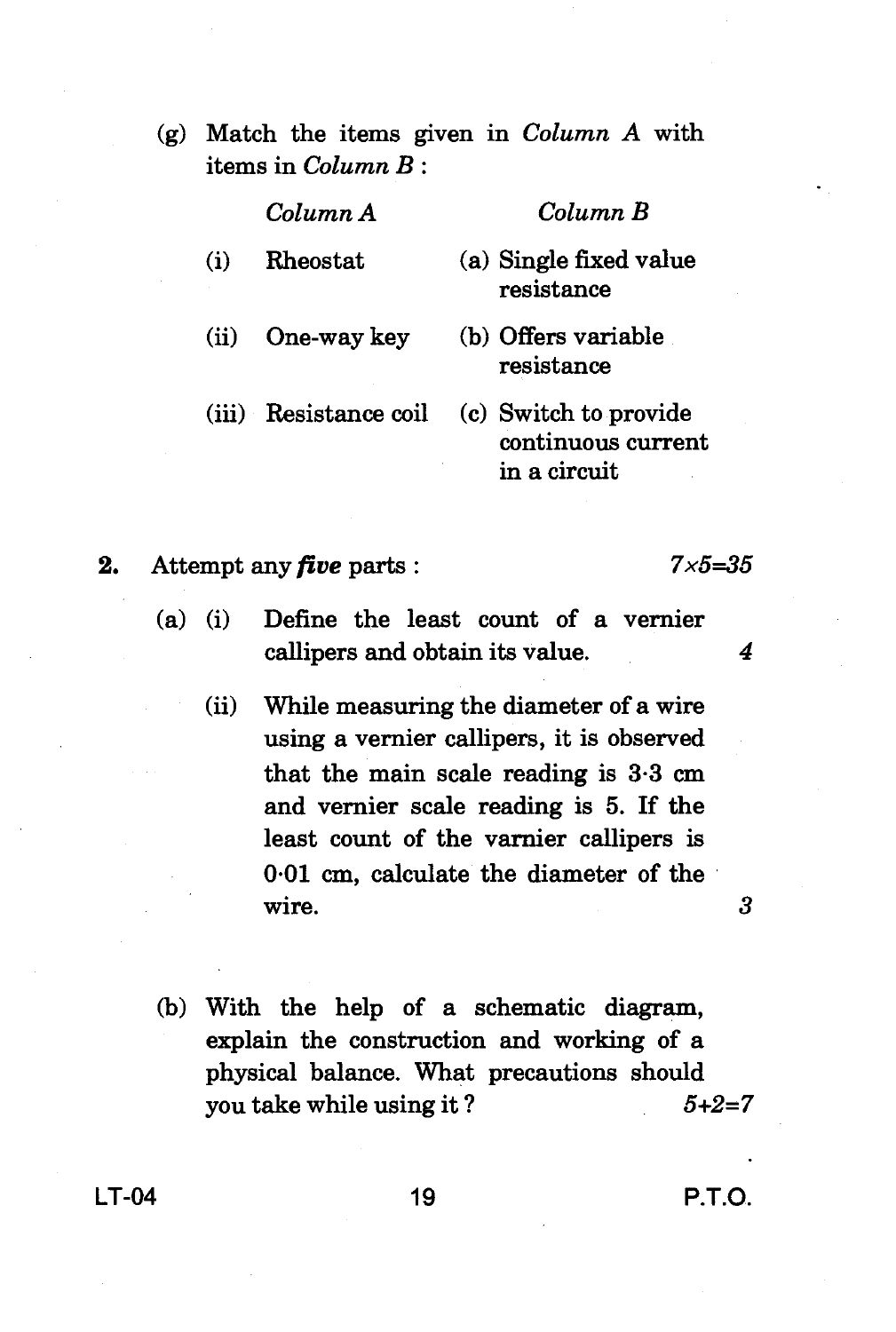- (c) (i) An object  $AB$  is placed perpendicular to the principal axis at a point beyond 2F in front of a concave mirror. Locate the image using the ray tracing method. 4
	- (ii) A candle is placed at a distance of 15 cm from a concave mirror of focal length 10 cm. Calculate the distance of the image. 3
- (d) With the help of a ray diagram, describe the working of a compound microscope.  $7$
- (e) Describe the construction and working of an electrolytic capacitor. Draw its symbol. What precautions should you take while handling it ?  $4+1+2=7$
- (i) The rating of a transformer is  $(f)$ 240 V/12 V; 1 W. Calculate the maximum current that can be allowed in its primary and secondary coils. *4* 
	- (ii) List three major factors which decrease the efficiency of a transformer. 3
- (g) (i) With appropriate diagram, explain how a galvanometer is used as an ammeter. 5
	- (ii) Draw the circuit diagram of a forward biased p-n junction diode. 2
- **LT-04 20**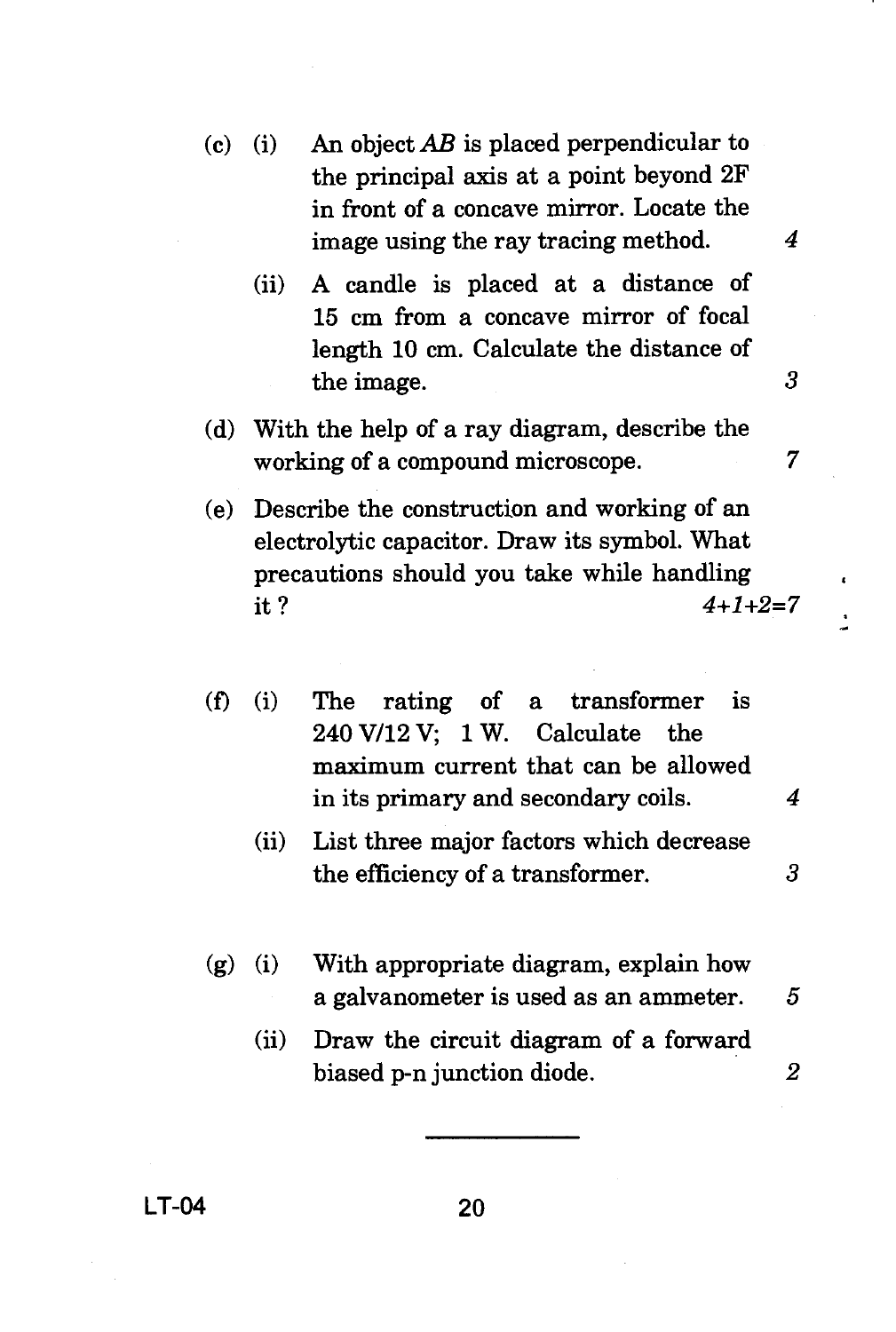### एल.टी.-04

## प्रयोगशाला तकनीकों में प्रमाण-पत्र कार्यक्रम (सी.पी.एल.टी.) सत्रांत परीक्षा जून, 2014

# एल.टी.-04: भौतिकी में प्रयोगशाला तकनीकें

समय : 1 घण्टा

अधिकतम अंक : 50

नोट : सभी प्रश्न अनिवार्य हैं ।

किन्हीं *पाँच* भागों के उत्तर लिखिए : 1.

 $3 \times 5 = 15$ 

- भौतिकी प्रयोगशाला में उपलब्ध उपकरणों का बृहत् (क) वर्गीकरण बताइए ।
- वाइस (शिकन्जा) का उपयोग करते समय ली जाने (ख) वाली तीन सावधानियाँ बताइए ।
- एक व्यवस्था चित्र की सहायता से स्क्रू-गेज़ में  $(\Pi)$ धनात्मक शून्यांक त्रुटि समझाइए ।
- प्रकाश परावर्तन के नियम बताइए तथा संगत किरण (घ) आरेख आरेखित कीजिए।
- ओम का नियम बताइए तथा इसका गणितीय व्यंजक (ভ) <del>ा</del>लिखिए ।
- निम्नलिखित वर्ण कोड वाले प्रतिरोधक का प्रतिरोध  $(\overline{\mathbf{u}})$ मान बताइए:

लाल, भूरा, नारंगी, स्वर्ण

 $LT-04$ 

#### $21$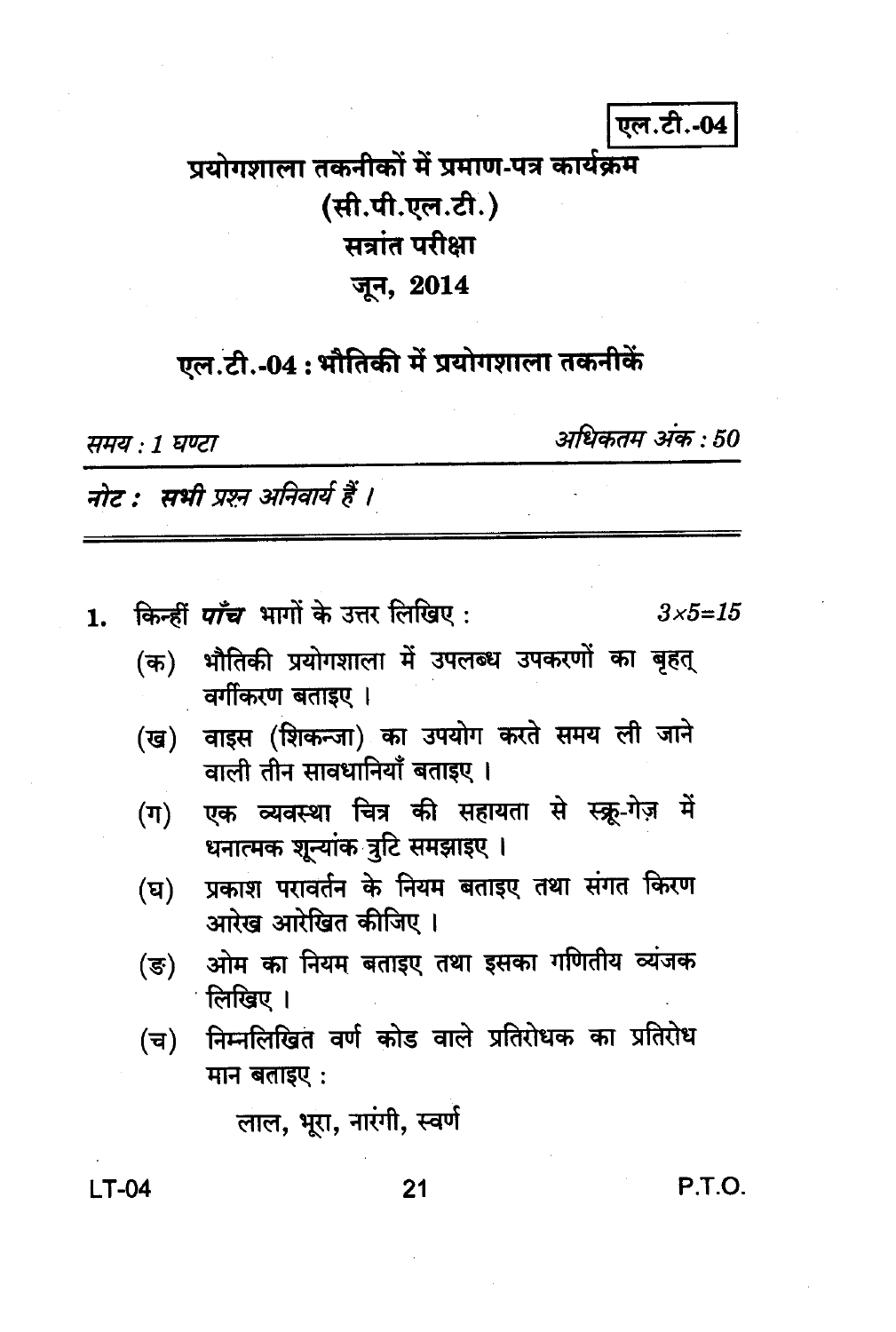*कॉलम A* में दी गई मदों का मिलान *कॉलम B* में दी (छ) गई मदों से कीजिए:

| कॉलम A | कॉलम B                                                                                      |
|--------|---------------------------------------------------------------------------------------------|
|        | (i) धारा नियंत्रक (a) नियत मान का प्रतिरोध<br>प्रदान करना                                   |
|        | (ii) एकधा कुंजी (b) परिवर्ती प्रतिरोध प्रदान<br>करना                                        |
|        | (iii) प्रतिरोध कुंडली (c) किसी परिपथ में अनवरत<br>धारा प्रदान करने के लिए<br>प्रयुक्त स्विच |

2. किन्हीं *पाँच* भागों के उत्तर लिखिए :  $7 \times 5 = 35$ 

- $($ क) (i) किसी वर्नियर कैलिपर्स के लिए अल्पतमांक परिभाषित कीजिए तथा उसका मान प्राप्त कीजिए ।
	- (ii) वर्नियर कैलिपर्स द्वारा किसी तार का व्यास मापते हुए यह पाया जाता है कि मुख्य पैमाने का पाठ्यांक 3.3 cm है तथा वर्नियर पैमाने का पाठयांक 5 है । यदि वर्नियर कैलिपर्स का अल्पतमांक 0.01 cm है. तो तार का व्यास परिकलित कीजिए ।

 $\boldsymbol{\Lambda}$ 

3

एक व्यवस्था आरेख की सहायता से भौतिक तुला की (ख) बनावट तथा उसकी कार्यप्रणाली को समझाइए। इसका उपयोग करते समय आपको कौन-सी सावधानियाँ बरतनी चाहिए ?  $5 + 2 = 7$ 

 $LT-04$